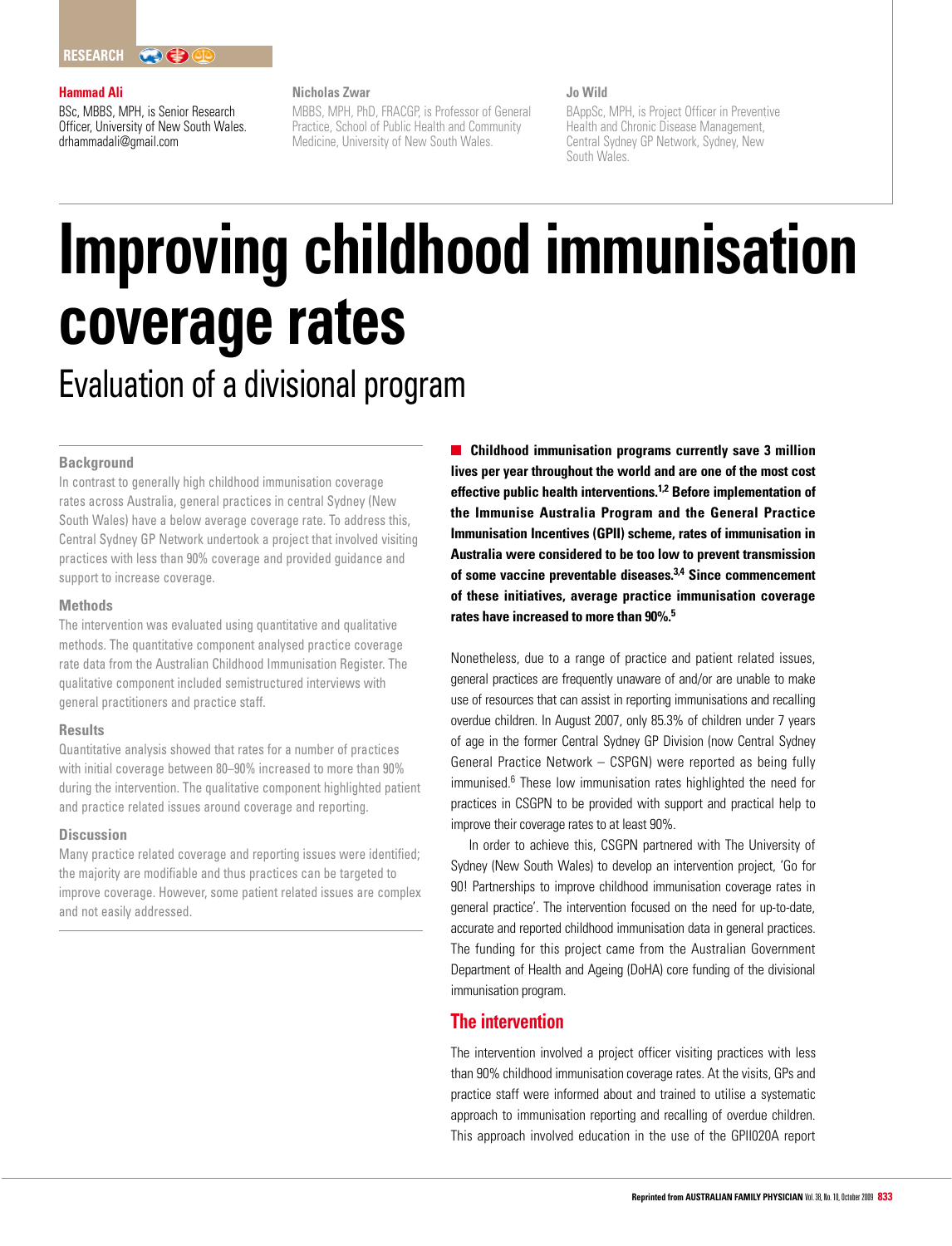to update immunisation records. If the practice was not receiving the GPII020A report, the general practitioners or practice staff were encouraged to request it, and were assisted with the paperwork where necessary (available at www.medicareaustralia.gov.au/provider/pubs/ forms/files/gp-immunisation-incentives-practice-report-request-gpii02a. pdf). Practices were regarded as having received the intervention if there had been two or more contacts with the practice (either GP or practice staff) in which at least one contact was through a face-to-face visit to the practice. Evaluation of the project involved examining both the process and impact of the intervention.

# **Methods**

Evaluation of the project was done in collaboration with researchers at the University of New South Wales School of Public Health and Community Medicine. Ethics approval for the evaluation was obtained from the Human Research Ethics Advisory Panel at the University of New South Wales. The process and outcome evaluation consisted of quantitative and qualitative components. The evaluation was funded by General Practice NSW (GP NSW), which covered the salary of the primary evaluator (HA) and the cost of conducting and transcribing interviews.

# **Quantitative component**

The quantitative component involved analysing the practice coverage rate data before and after the intervention project. This data is available from the Australian Childhood Immunisation Register (ACIR) GPII032A quarterly reports.

#### **Qualitative component**

This investigated the impact of the pilot project on knowledge, skills and behaviour of GPs and practice staff. It consisted of conducting semistructured interviews with selected GPs and practice staff (practice nurse, practice manager or receptionist). A purposive sample of eight practices in four geographical areas of CSGPN were approached to take part in the interviews (this was to ensure participation from different areas of the division to include variety in the study). Two practices were selected in each area: one with a practice nurse and the other without. In practices with a practice nurse, one GP and one practice staff member, who was responsible for reporting the immunisations, was interviewed. In practices without a practice nurse only the GP was interviewed. The CSGPN immunisation project officer and the immunisation intervention officer were also interviewed as part of this component.

Interviews were audiorecorded with verbal consent from participants and professionally transcribed. Thematic analysis of semistructured interviews was undertaken. Interview themes were summarised by the primary evaluator and discussed with the other authors.

# **Results**

There were 42 practices with immunisation rates of less than 90% targeted for intervention. Of these, 24 practices received intervention visits between December 2007 and May 2008.

# **Findings from the quantitative analysis**

Quantitative analysis was conducted for the period August 2007 to May 2008, which covered four GPII032A reports. Figure 1 shows the coverage rates of the 24 practices that received intervention as part of this project. It highlights the proportion of practices with coverage rates above 90%, which increased markedly from 30.4% in August 2007 to 68.2% in May 2008. There was a steep rise in the coverage rates of these practices between February 2008 and May 2008 as the outcomes of intervention became more apparent in this period. The data does not allow for whether the improvement in coverage was due to reporting of previously given immunisations or catch up immunisations. The proportion of practices with coverage rates of 80–85% and 85–90%, decreased from 21.7% in August 2007 to 4.2% in May 2008, and 43.5% in August 2007 to 20.8% in May 2008 respectively. This illustrates that the intervention was associated with an increase in the coverage rates of practices previously 80–90% to more than 90%.

# **Findings from the qualitative analysis**

#### **Issues around coverage rates**

Participants were of the opinion that low immunisation coverage rates of the central Sydney area were associated with both patient and practice related issues. Examples of patient issues are: a substantial transient population, 'doctor shopping' where people do not regularly attend only one practice, and communication and language barriers related to the culturally and linguistically diverse population of the area.

 'I think probably our biggest difficulty would be the fact that we have quite a lot of transient patients, so patients come and go'. GP

Examples of practice related issues are: limited capacity in the practice to manage the recalls/reminders and immunisation reporting, rapid turnover of staff and related loss of skills, perceived insufficient financial incentive for the work of immunisation reporting and associated lack of motivation.

 'We also have a relatively high turnover of administrative staff/ receptionists. So each time we get somebody new we have to train them in what to do'. GP

#### **Issues around reporting**

Commenting on the ACIR's overdue notification system, GPs and practice staff reported that even after families move, the names of their children continue to appear on the GPII020A report for years and practices can't change this as patients are no longer contactable.